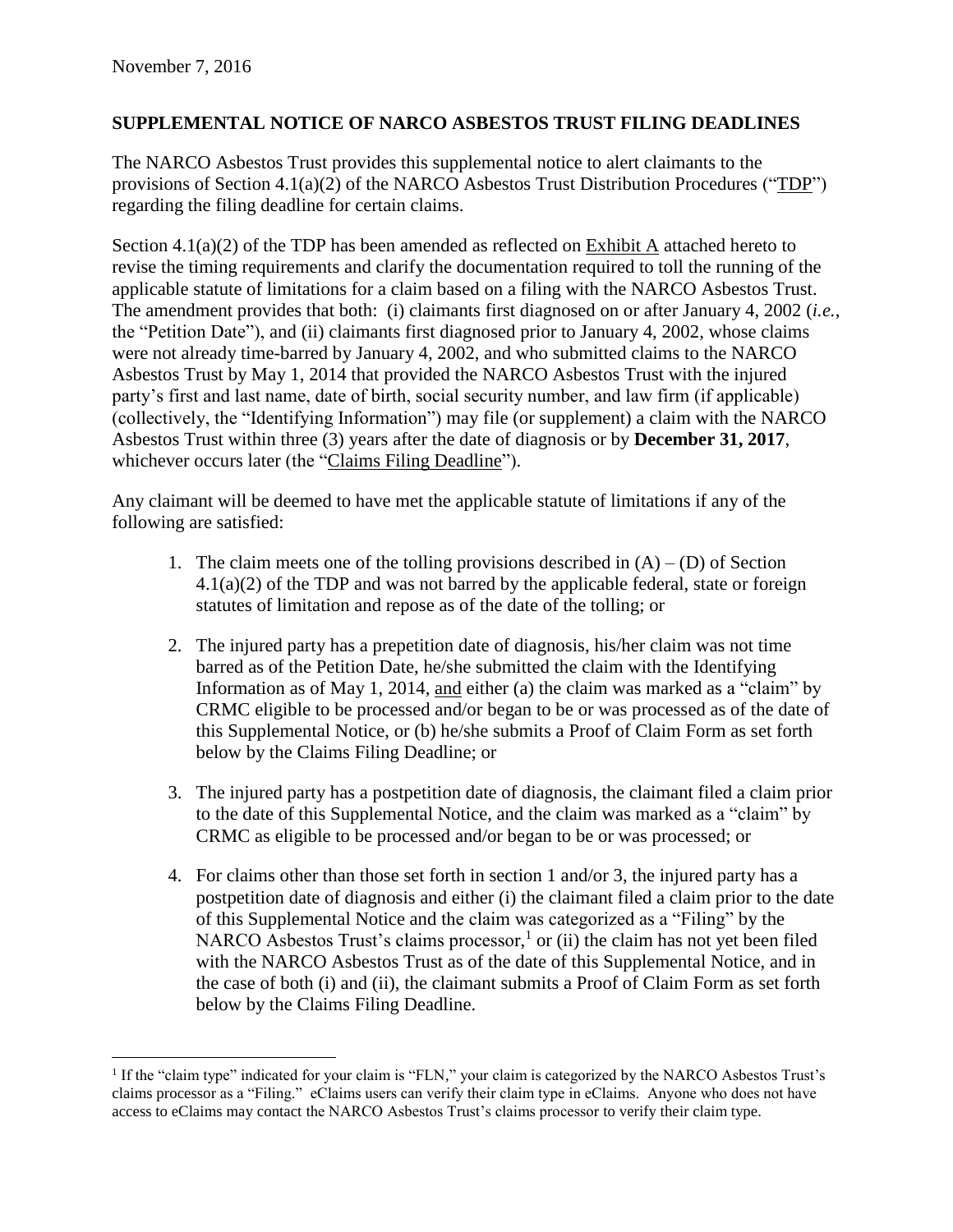$\overline{a}$ 

In order to toll the running of the applicable statute of limitations by filing a Proof of Claim Form, a claimant must file a Proof of Claim Form with all applicable questions answered in accordance with the Proof of Claim Form instructions found on the NARCO Asbestos Trust's website, $2$  and submit all of the documentation listed below, except if a listed document is not applicable. The Required Documents are as follows:

- a. Death Certificate (if applicable);
- b. Face Sheet or first pages showing full caption of complaint when litigation information is provided;
- c. Proof of Service (as defined in the claim form instructions) if litigation information is provided and the claimant is seeking to prove that the claim is an unliquidated Pre-Established Claim as a result of being filed and served on NARCO or Honeywell as a defendant in the tort system prior to the Petition Date;
- d. Medical reports to support the alleged disease;
- e. Proof of exposure to NARCO product(s);
- f. Proof of other requisite exposure to asbestos (if applicable); and
- g. Proof of Economic Loss when IR is elected and Economic Loss is claimed.

In the event any necessary document is missing due to loss, destruction, flood, fire or other exceptional circumstance that arose after the date of the Supplemental Notice, the claimant may demonstrate, with sufficient factual evidence, including a sworn affidavit under penalty of perjury, (i) the existence of the exceptional circumstance and (ii) his/her reasonable due diligence in response to the claimed exceptional circumstance. The NARCO Asbestos Trust will analyze the timeliness of the claim at the time the claimant submits the missing document(s) based on the facts of each case, the individual evidence presented, and the diligence exercised in curing the deficiencies, and make a decision, in the Trustees' discretion, whether the claim is time-barred. In these circumstances, the claimant must still file a Proof of Claim Form with the NARCO Asbestos Trust that answers all applicable questions and file the Required Documents to the extent such information and documents are available.

Any claimant who does not satisfy the requirements of 1, 2, 3, or 4 above, or the paragraph immediately above, shall have his or her claim deemed time-barred by the Trust; provided,

- [NARCO Individual Review Proof of Claim Form](http://www.claimsres.com/documents/NAR/NARCO%20Individual%20Review%20Proof%20of%20Claim%20Form.pdf)
- [Proof of Claim Form for Indirect Asbestos Trust Claims](http://www.claimsres.com/documents/NAR/NARCO%20Indirect%20Claim%20Form%20as%20adopted%20FINAL.pdf)
- Proof of Claim Form [Unliquidated Claims \(ACC,PEU\)](http://www.claimsres.com/documents/NAR/NARCO%20POC%20for%20Unliquidated%20claims-August%2011,%202016%20Rev%206%20(2-29-2016).pdf)
- [Proof of Claim Form -](http://www.claimsres.com/documents/NAR/NARCO%20POC%20--%20PEL%20Claims%20Rev%201%20September%206,%202013.pdf) Liquidated Claims ( PEL)

 $2$  The following Proof of Claim forms are published on the NARCO Asbestos Trust's website: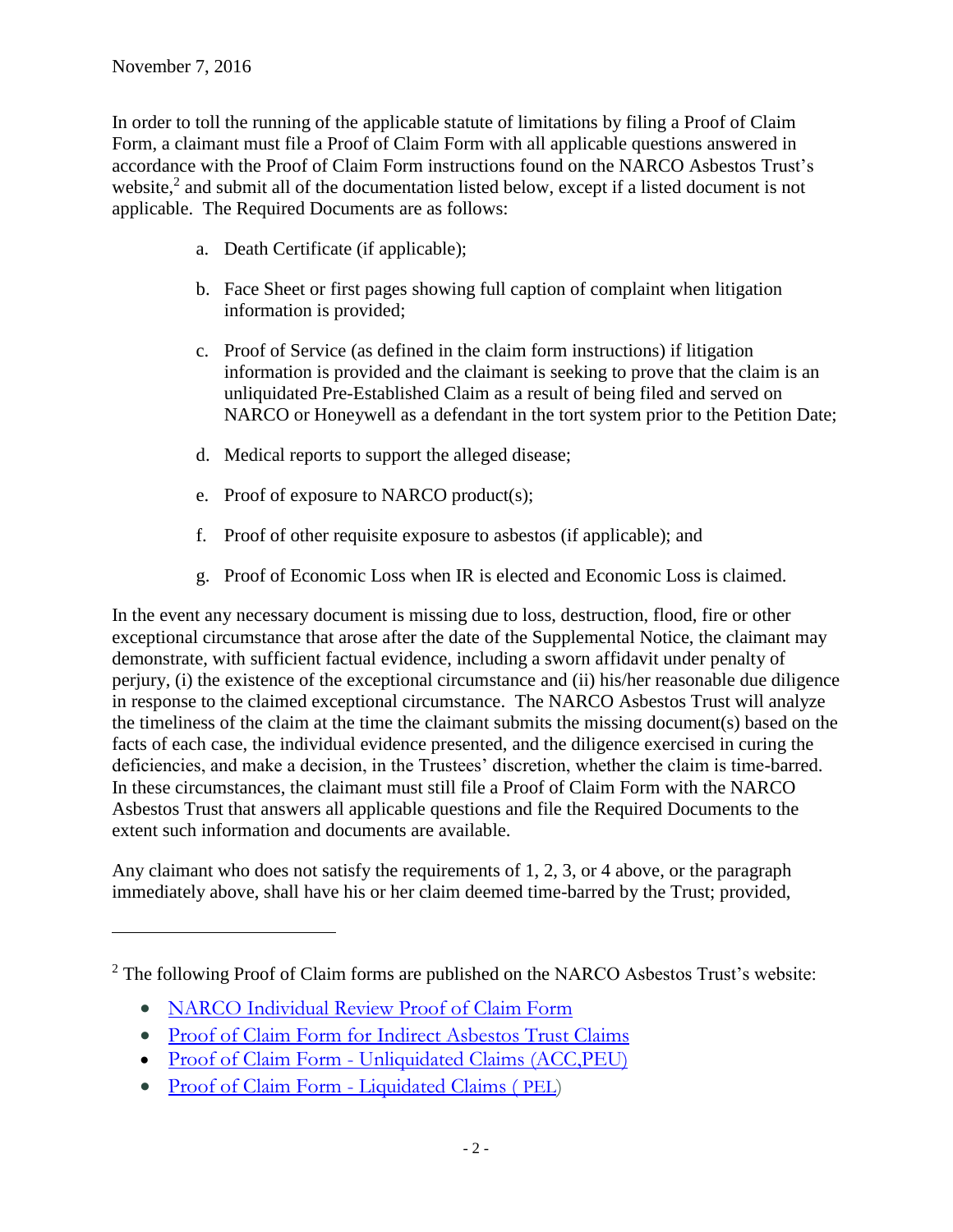however that if an injured party has a prepetition date of diagnosis and his or her claim was not barred as of the Petition Date but he or she did not submit the claim with Identifying Information as of May 1, 2014 or satisfy one of the tolling provisions described in 1 above, the claimant may seek to demonstrate relevant legal authority, together with factual evidence, supporting tolling for an additional period of time, in which event the NARCO Asbestos Trust will analyze the timeliness of the claim based on the facts of the case, the individual evidence presented and applicable law.

This Supplemental Notice addresses only the statute of limitations and the documents/information necessary to toll it. Nothing in this Supplemental Notice affects, diminishes, amends or otherwise impacts (i) the documentation or information that must be provided in order for a claim to be ready to be processed by the NARCO Asbestos Trust, and (ii) the requirements necessary to establish the validity of a claim under the TDP. To the extent a claim was time barred as of the Petition Date, it remains time barred; nothing in this Supplemental Notice revives any such claim.